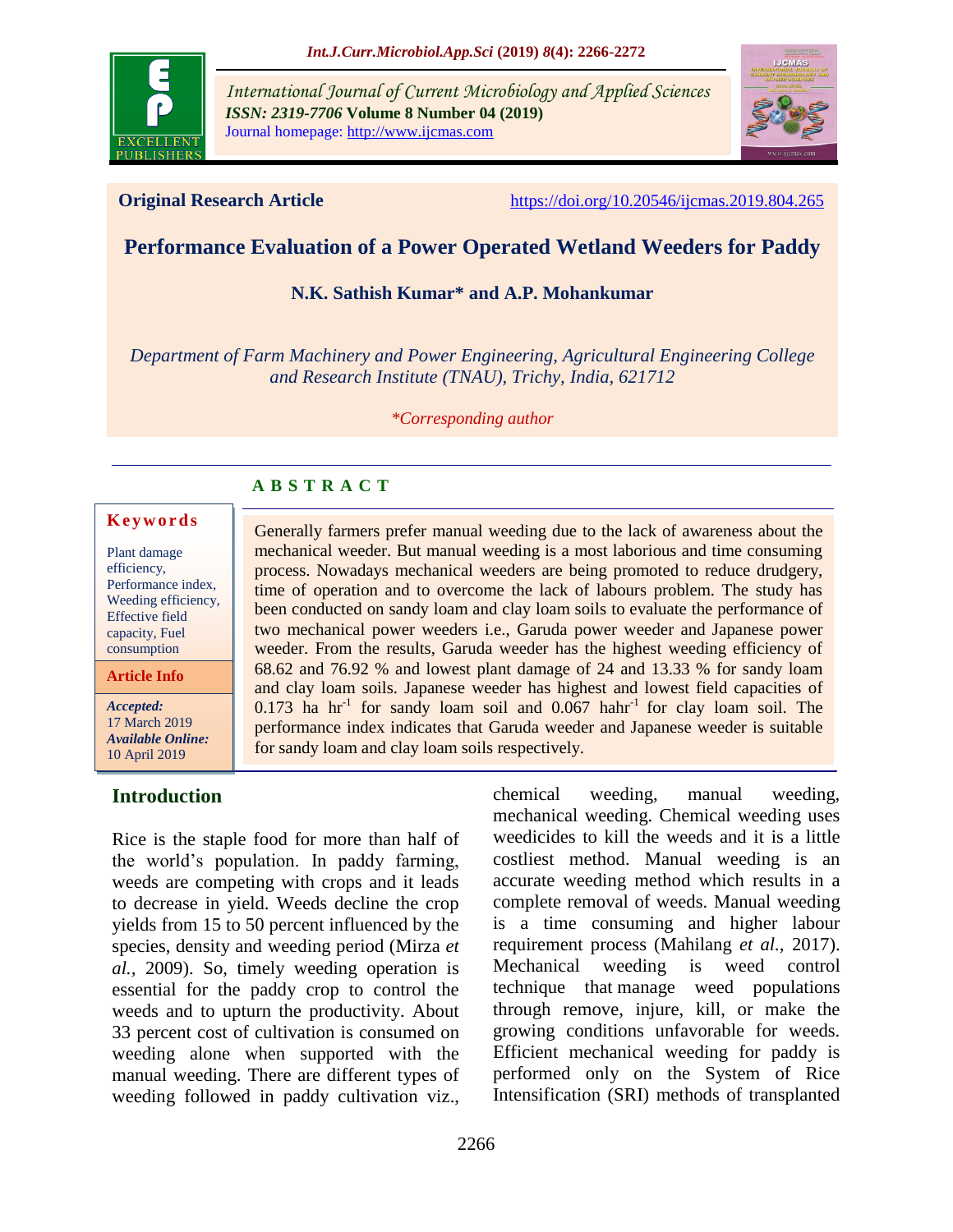fields. It will not suitable for the conventionally transplanted fields. Keeping the above facts in view, selecting better weeder with region specific, commercially available two power weeders i.e., Garuda weeder and Japanese weeder were selected for performance evaluation under field conditions.

#### **Materials and Methods**

The study was conducted to evaluate the performance of two mechanical power weeders i.e., Garuda power weeder and Japanese power weeder. Both the weeders were evaluated for its performance during the weeding periods. The weeding was done at  $20<sup>th</sup>$  day after the transplanting of paddy in sandy loam soil at Tamil Nadu Agricultural University, Agricultural Engineering College and Research Institute, Kumulur(10°55' N and 78°49' E)and another trail was done in clay loam soil at Tamil Nadu Rice Research Institute (TRRI), Aduthurai (11°00' N and 79° 28'E) . The row spacing adopted in the field was 20 x 20 cm & 20 x 18 cm. Various parameters were selected to evaluate the performance of selected power weeders on field conditions. The parameters are

Effective Field capacity Weeding efficiency Plant damage efficiency Fuel consumption Performance index

The specifications of selected two row power weeders are given in table 1.

## **Effective field capacity**

It is the machines ability to do a job in a field conditions. It includes the time for turning in headlands, blade cleaning time when weeds clogged to the blade. It is expressed in hectare per hour (ha h<sup>-1</sup>). Effective field capacity is computed by using the formula (Keshavalu *et al.,* 2017).

$$
EFC = A / T
$$

Where

EFC – Effective field capacity (ha  $\text{hr}^{-1}$ )  $A - Area covered (ha)$ 

 $T -$  Time taken to cover the area (h)

#### **Weeding efficiency**

It is the ratio between the number of weeds removed by the weeder to the number of weeds present before weeding. A plot of 1 x 1 m was marked in the field and the weeds were counted before and after the weeding process. It is expressed in percentage (%). Weeding efficiency is computed by using the formula (Sabaji *et al.,* 2014)

$$
WE = ((W_1 - W_2) / W_1) \times 100
$$

**Where** 

WE - Weeding efficiency  $(\% )$ 

 $W_1$  - Number of weeds present before weeding

W<sub>2</sub> - Number of weeds present after weeding

## **Plant damage efficiency**

It is the ratio between the number of plants damaged by the weeder to the number of plants before weeding process. A plot of 1 x 1m was marked in the field and the plants were counted before and after the weeding process. It is expressed in percentage (%). Plant damage is computed by using the formula (Sabaji *et al.,* 2014).

$$
PD = (P_1 - P_2) / P_1 \times 100
$$

Where

PD - Plant damage (%)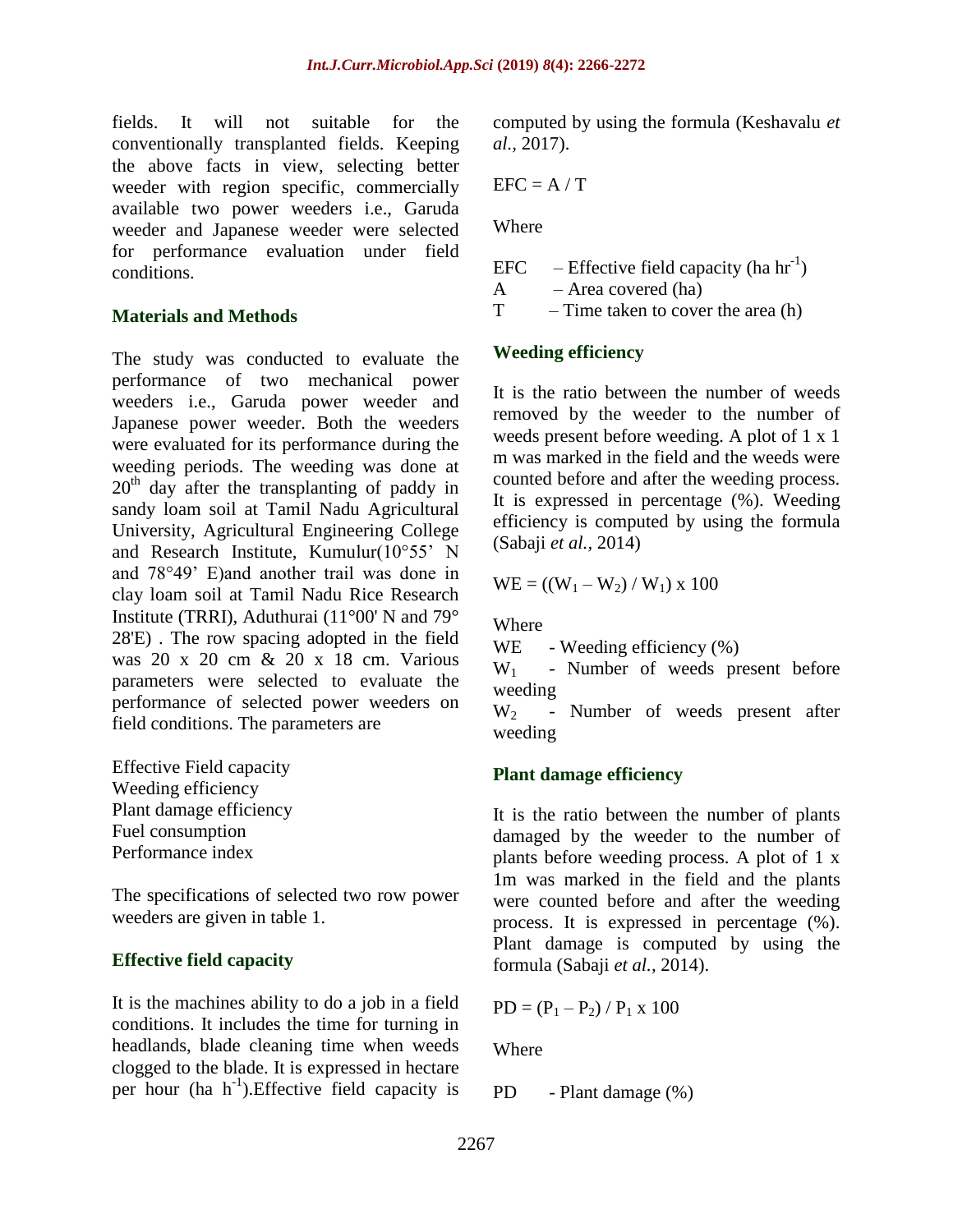$P_1$  - number of plants in  $1m^2$  plot

 $P<sub>2</sub>$  - number of plants damaged after weeding

## **Fuel consumption**

It is the quantity of fuel refilled in the tank after a period of time. Initially a fuel tank is fully filled with fuel, the machine is allowed to run for 1 hour and refill the fuel tank using a measuring jar. It is expressed in litres per hour  $(l h^{-1})$ . Fuel consumption is computed by using the formula (Keshavalu *et al.,* 2017)

 $FC = O / T$ 

Where

FC - Fuel consumption  $(l h^{-1})$ Q - Quantity of fuel refilled in the tank (l) T - Total running time of an engine (h)

## **Performance index**

It is the measure of machine performance how good the machine is adapted to a specific field condition with respect to power input. It is expressed in hectare per hp (ha hp <sup>1</sup>).Performance index was computed by using the formula (Sabaji *et al.,* 2014)

 $PI = (EFC x (100 - PD) x WE) / P$ 

Where

- PI Performance index  $(ha h p^{-1})$
- EFC -Effective field capacity (%)
- PD Plant damage  $(\% )$
- WE -Weeding efficiency  $(\% )$

P -Power required to operate the weeder (hp)

## **Results and Discussion**

Both the weeders were evaluated for its different evaluation parameters under different field conditions. The field operation of Garuda and Japanese power weeder is shown in figure 1 and 2. The results observed were as follows

## **Weeding efficiency**

From the field trail, the weeding efficiency were observed as for sandy loam and clay loam soils were 68.62 and 76.92 % for Garuda weeder and 64.58 and 76.19 % for Japanese weeder respectively. The weeding performance of Garuda and Japanese weeder in clay loam soil is higher when compared to sandy loam soil due to soil consistency. This leads to the easy cutting and removal of weeds.

## **Plant damage efficiency**

From the field trail, the Plant damage efficiency were observed as for sandy loam and clay loam soils were 24 and 13.33 % for Garuda weeder and 28 and 20 % for Japanese weeder. The plant damage efficiency of Garuda and Japanese weeder in clay loam soil is lower when compared to sandy loam soil due to soil consistency. This leads to the easy cutting action of blades to follow its trajectory, hence the weeders doesn't deflect from the passage line. So the efficiency of plant damage gets lowered.

## **Effective field capacity**

From the field trail, the effective field capacity were obtained as for sandy loam and clay loam soils were 0.160 and 0.090 ha  $h^{-1}$ for Garuda weeder and 0.173 and 0.067ha h-<sup>1</sup>for Japanese weeder. The effective field capacity of Garuda and Japanese weeder in clay loam soil is lower when compared to sandy loam soil due to field conditions. Field condition reduces the forward action of the weeders by not providing sufficient traction to the blades.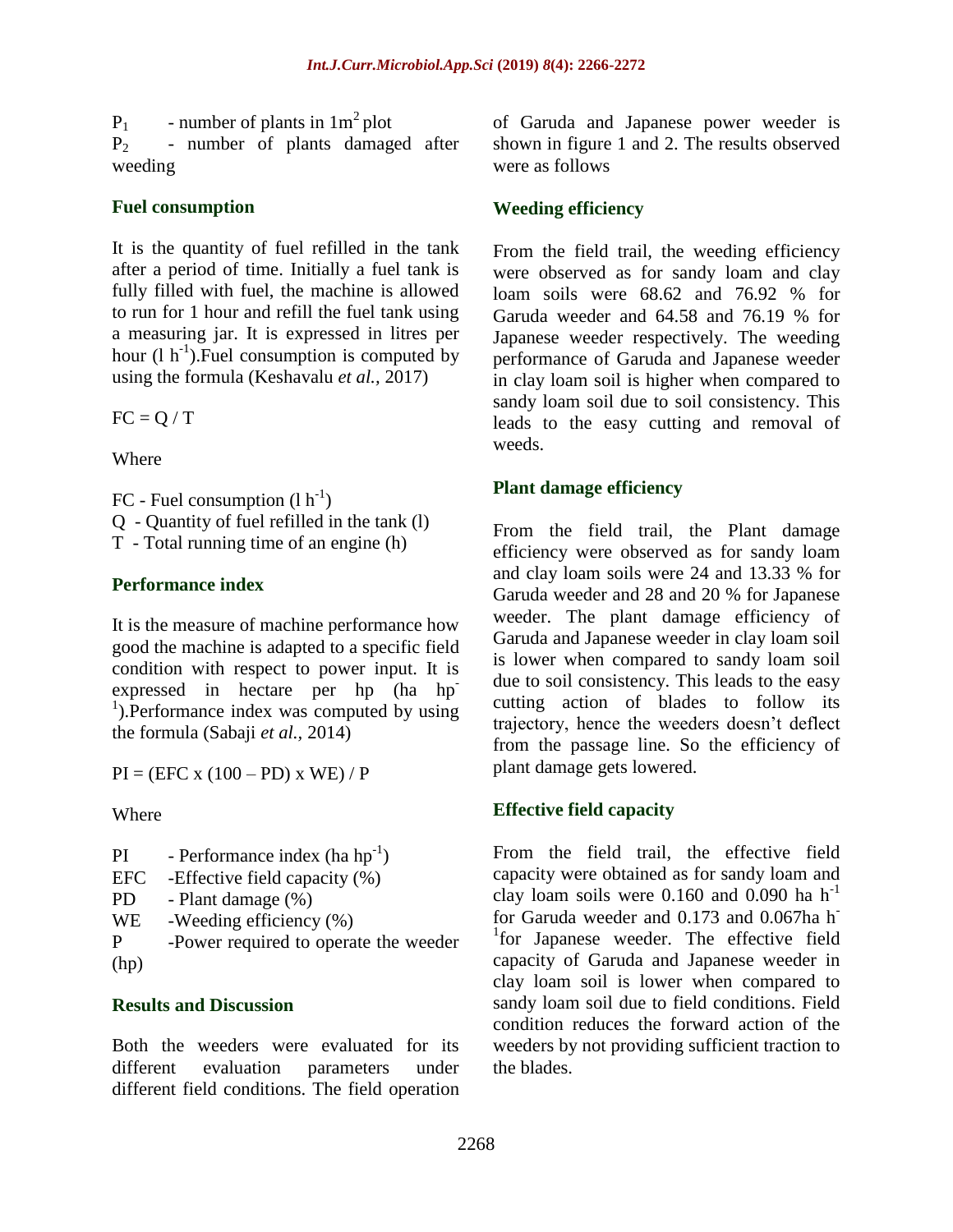## *Int.J.Curr.Microbiol.App.Sci* **(2019)** *8***(4): 2266-2272**

| S.No           | <b>Description</b>           | <b>Specifications</b>    |                          |
|----------------|------------------------------|--------------------------|--------------------------|
|                |                              | <b>Garuda Weeder</b>     | <b>Japanese Weeder</b>   |
|                | Model                        | Sharp Garuda 3PT 250     |                          |
| $\overline{2}$ | Power, kW                    | 1.4                      | 1.4                      |
| 3              | Transmission type            | Worm and wheel type gear | Worm and wheel type gear |
| 4              | Width of cut, m              | 0.4                      | 0.4                      |
| 5              | Blade type                   | L type                   | Finger type              |
| 6              | No. of rows                  | $\overline{2}$           | 2                        |
|                | No. of blades on each flange | 8                        | 12                       |

## **Table.1** Specifications of machine used in field trial

**Fig.1** Field operation of Garuda weeder



# **Fig.2** Field operation of Japanese weeder

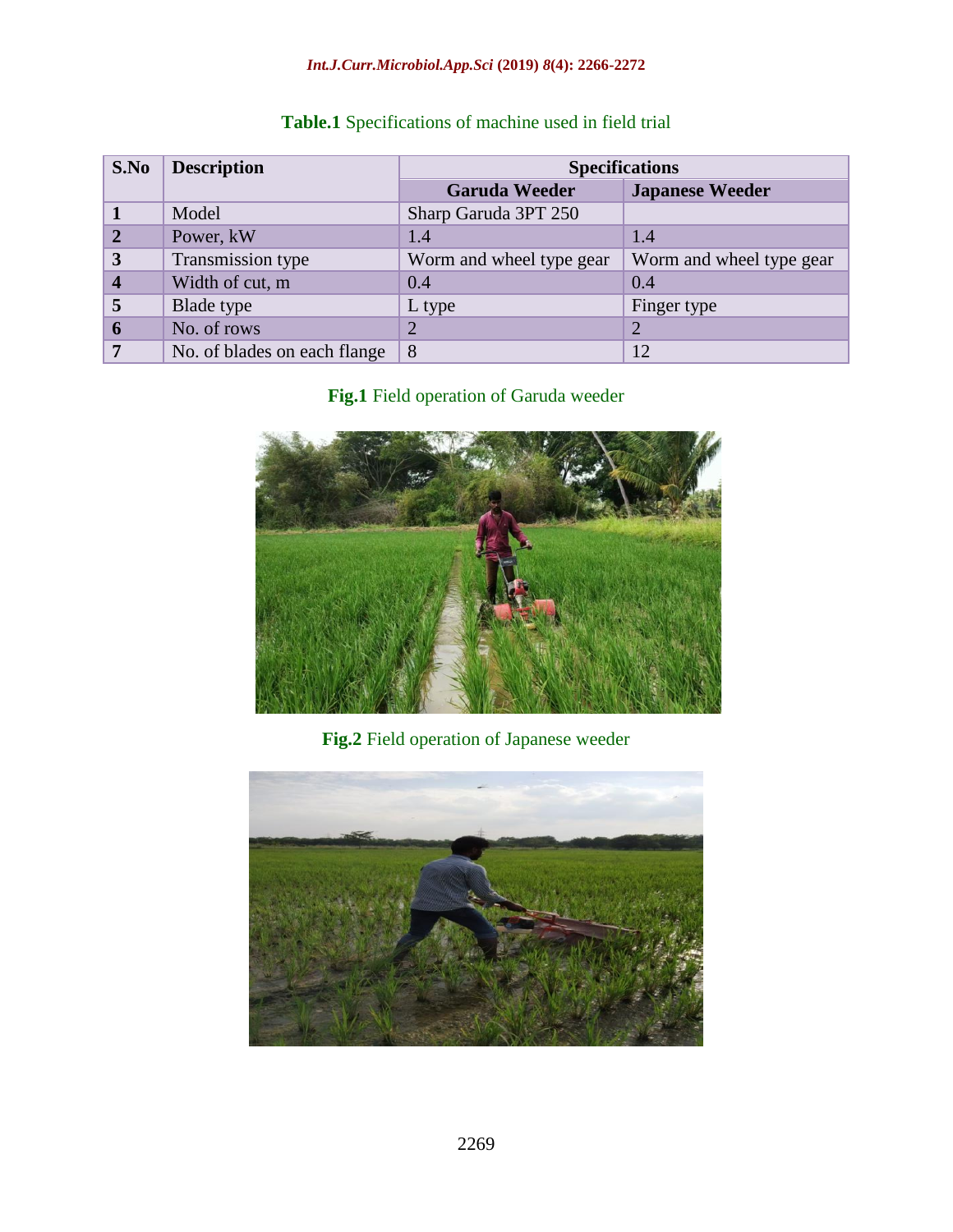



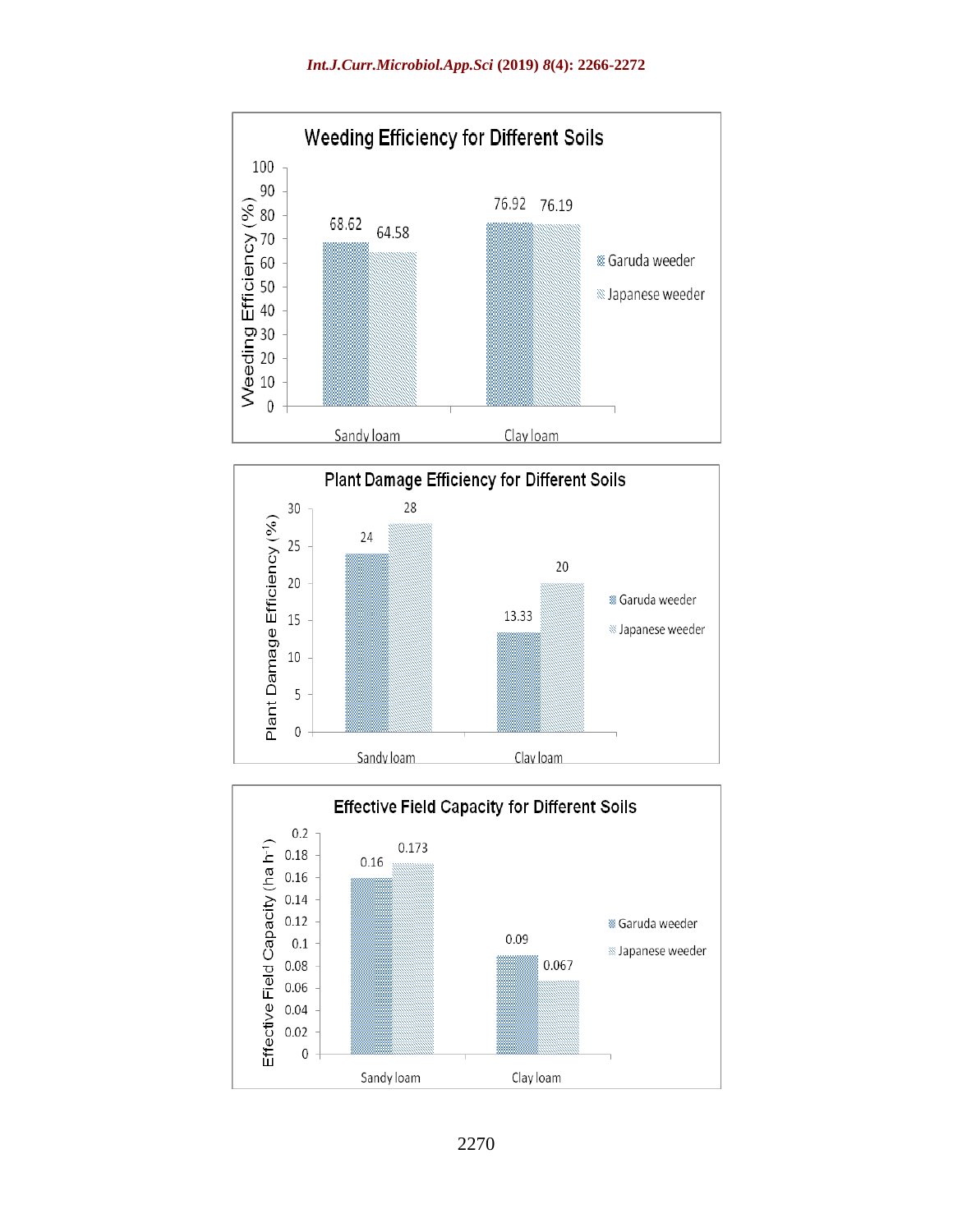



#### **Fuel consumption**

From the field trail, the fuel consumption were observed as for sandy loam and clay loam soils were 0.44 and 0.52lph for Garuda weeder and 0.35 and 0.47lph for Japanese weeder. The fuel consumption of Garuda and Japanese weeder in clay loam soil is lower when compared to sandy loam soil due to field conditions. Field condition reduces the forward action of the weeders by not providing the traction to the blades.

#### **Performance index**

From the field trail, the performance index were recorded as for sandy loam and clay loam soils were  $406.60$  and  $300$  ha hp<sup>-1</sup>for Garuda weeder and 267.84 and 305.54ha hp<sup>-</sup>

<sup>1</sup>for Japanese weeder. The performance index of a Garuda weeder indicates that it is suitable for sandy loam soils and performance index of a Japanese weeder indicates that it is suitable for clay loam soils.

In conclusion, two power weeders were evaluated under two different soil conditions i.e. sandy loam and clay loam soil. Weeding efficiency, Plant damage, Fuel consumption, Effective Field Capacity and Performance Index were evaluated. From the results, Garuda weeder has the highest weeding efficiency of 68.62 & 76.92 %and lower plant damageof24 & 13.33 %for sandy loam and clay loam soils. Japanese weeder has highest field capacity of  $0.173$  ha hr<sup>-1</sup> for sandy loam soil and in the clay loam soil it has the lower field capacity of  $0.067$  ha hr<sup>-1</sup> due to the